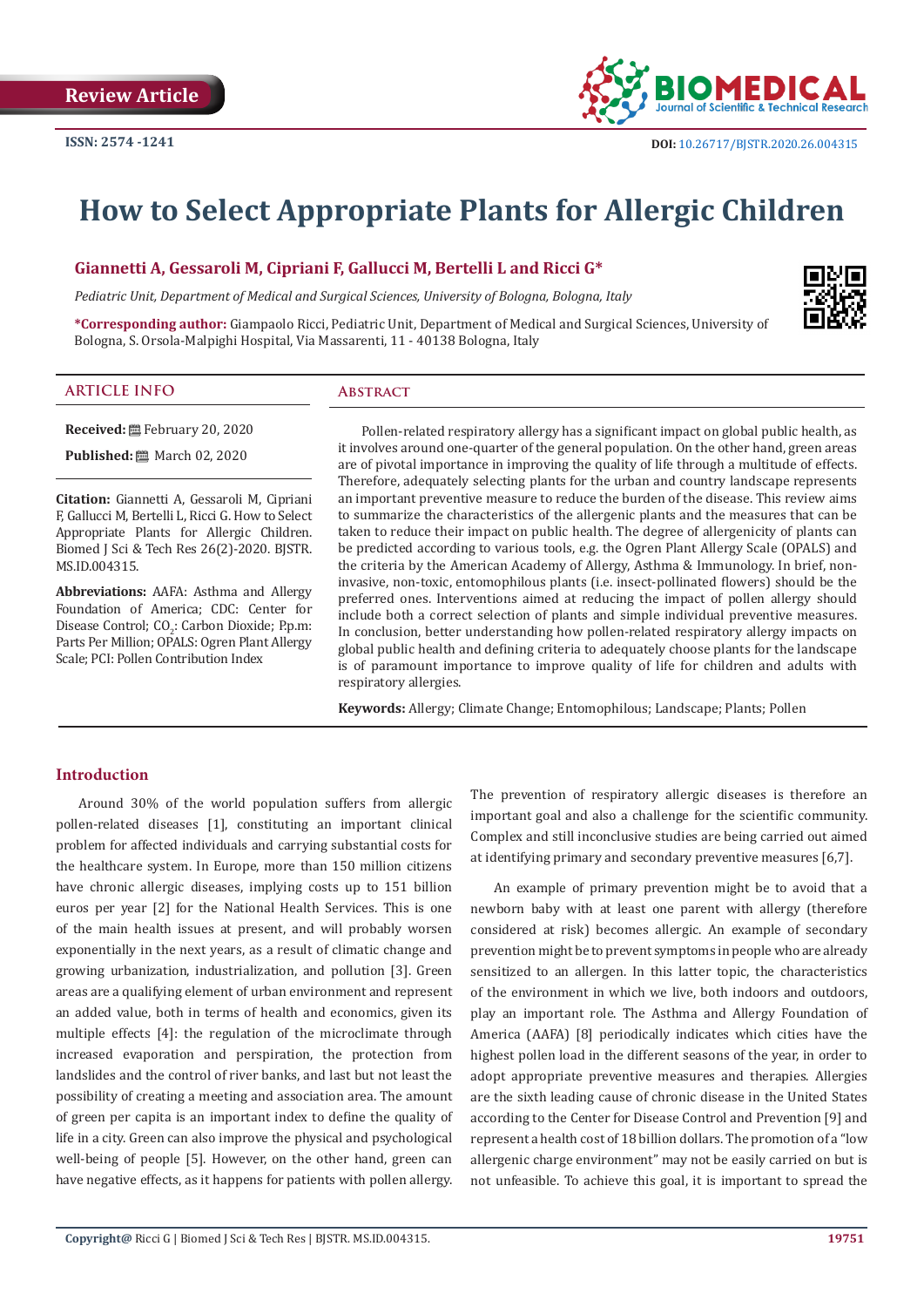knowledge related to the pathogenetic mechanisms of allergy, as well as the life cycle of plants that are most often implied in allergic manifestations [10].

# **Plants and Pollen**

Pollens in the atmosphere are the key element (male gametophyte) for the reproduction of seed plants. The pollen grain has a protective layer made up of two walls: an external (hexin) and an internal (intin) wall. When the pollen is mature, it is released for pollination and can reach the female part of the flower, carried by the wind (anemophilous plants) or through insects (entomophilous plants), water, birds and other animals [11]. Pollens that can cause allergies in general have some common characteristics [12]:

**a.** They belong to anemophilous plants,

**b.** They contain allergenic components that stimulate the immune system of the allergic subject genetically predisposed to produce specific antibodies,

**c.** They have to be produced in large quantities from plants widespread in the area, and

**d.** They have to be small and light in order to be carried by the wind at a great distance [13].

The wall of the pollen grains has numerous proteins that allow the recognition of the granule by the female part of the flower. These same proteins are responsible for allergic reactions in genetically predisposed sensitive subjects, acting as antigens and stimulating the immune system to produce antibodies (IgE). When antibodies and antigens meet, chemical mediators are produced, including histamine, triggering the inflammatory process underlying allergic symptoms, e.g. rhinitis, conjunctivitis, asthma [11]. Some plants (monoecious) have male and female flowers on the same plant, others (dioecious) are male or female: the latter, i.e. the dioecious, are the most allergenic. Mosses and ferns produce pollens that propagate in the surrounding environment, unlike conifers (which belong to gymnosperms) and other plants with flowers (angiosperms); the latter produce large quantities of pollen which spread at considerable distances. Plants with flowers or angiosperms can have different morphologies: ancestral magnoliatype flowers, inconspicuous flowers such as Grasses and *Ambrosia*, complex flowers such as orchids and sunflowers.

A "perfect" plant for allergic people is the one that has male and female parts in the same flower as tulip, poppy, orchid and magnolia [13]. In the anemophilous angiosperm plants often petals and sepals of the flower are absent or vestige only, and the male part is separated from the female; the flowers constitute inflorescences, that is groups of flowers together like oaks, birches and mulberries. A list of main anemophilus plants that cause allergies is shown in Table 1. Finally, it must be remembered that pollution, especially the particles derived from diesel combustion, increases the allergenicity

of pollen. A particular mention is deserved by the Grasses*, Ambrosia*, and the *Parietaria* as they produce the highest quantity of clinically relevant allergens. The concentration of the various types of pollen in the atmosphere depends above all on the presence and diffusion of the plants on the territory, as well as on some environmental parameters such as wind, humidity, temperature and atmospheric turbulence. Climate change also affects pollen: the increase in temperatures is associated with lengthening and anticipation of the pollen season, the distribution and establishment of pests and contributes with high concentrations of  $\mathfrak{CO}_2$  to the increase in pollen production [14,15].

#### **Grasses**

This family includes about 9,000 species spread all over the world; some are annual because they produce seeds over a year, others are perennial because they live for several years and produce seeds several times. In unfavourable situations, perennials have the aerial part that emerges from the completely dry soil, while the underground stems survive and give rise to new leaves and flowers in the favourable seasons. Grasses adapt to survive in extremely variable climatic conditions. All the cereals belong to the *Grasses* family, such as wheat, corn, rice and barley, but also other well-known plants such as bermuda grass, sugar cane and bamboo. The vast plains on all continents such as the Asian steppes, the African savannahs, the prairies of North America or the pampas of South America are dominated by the Grasses plants. In urban environments, the grasses, in addition to forming meadows, grow in abandoned lands, along the slopes and at the edges of the roads. Grasses have mostly anemophilic pollination; in fact, only some cultivated species, such as wheat, become self-pollinating and in this case, pollen is released in very low quantities. The grasses continuously produce pollens, some of which are able to bloom depending on the climatic zones - even during autumn and winter. Within the individual species there is a wide variability regarding the flowering period.

#### *Ambrosia*

The genus *Ambrosia* belongs to the weed flora and is native to North America. Over 40 species are known, of which the most common are *Ambrosia artemisiifolia*, *Ambrosia trifida* and *Ambrosia coronopifolia*. *Ambrosia artemisiifolia* (in America called ragweed) is the most invasive and causes allergic crisis in the summer. It was imported into Europe in the early twentieth century, with a prevalent interest in the Hungarian plain. It generally reaches a height of 100-150cm. Pollen is highly allergenic as well as being produced in large quantities: a single plant can produce over a billion pollen grains per season. The pollen grain is small (15- 25 microns) for which it can be transported for thousands of kilometers. *Ambrosia artemisiifolia* is today rapidly spreading in urban areas of central-northern Italy; *Ambrosia coronopifolia* is present in uncultivated land and in rural areas. They are perennial herbs with long creeping woody rhizomes.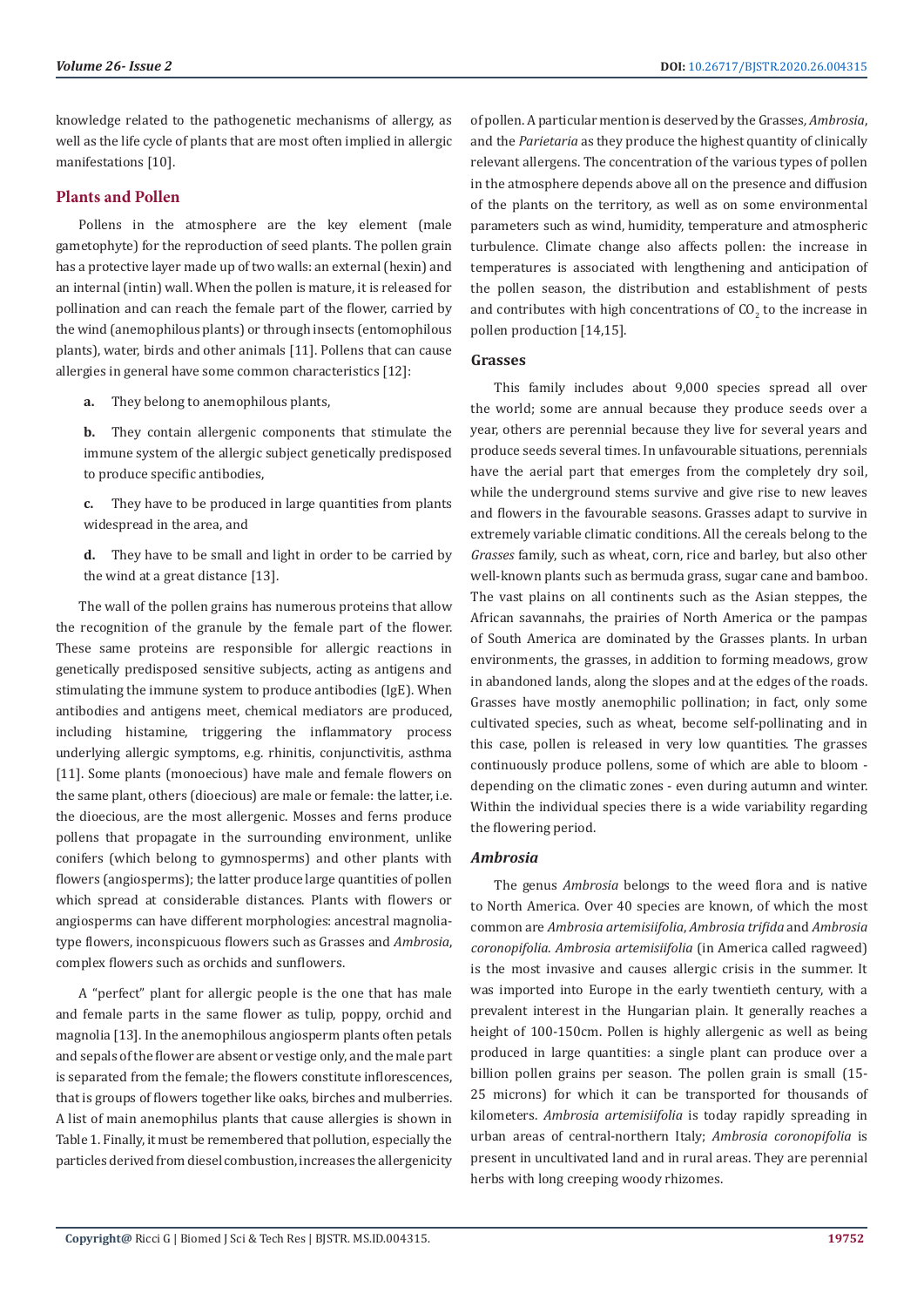### *Parietaria*

The genus *Parietaria* belongs to the *Urticaceae* family and is typical of temperate and tropical regions. They are annual or perennial herbaceous plants reaching 20–80cm of height. The leaves are alternate, simple, entire, often with a cluster of small leaves in their axils. Flowers are produced in clusters of three to many in the leaf axils, and can either be bisexual or both male and female. The fruit is a small dry achene. The term *Parietaria* stems from the Latin *paries*, i.e. wall, as it tends to grow onto old walls. *Parietaria* pollen is the most important cause of pollen allergies in the Mediterranean area, as the plant is common in this region [16]. The *Parietaria* pollen mean diameter is measured in micrometres and is larger than 10mm. Thus, the grains generally induce inflammation in the upper airways and bronchi, whereas they cannot reach the terminal bronchioles. A recent study addressing the seasonality of *Parietaria* pollination found that it lasts 6–7 months on average, with two main peaks during mid-spring and early fall, respectively [17].

# **Impact of Climate Change on Pollens**

Human activities and industrialization have led to an increase in atmospheric greenhouse gases and climate change. Indeed,  $CO_{2}$  atmospheric concentration has risen from 280 p.p.m. in  $1750$ to more than 370 p.p.m. in 2002, whereas global average surface temperature has turned up by 0.6 °C [18]. Projections estimate that  $\rm CO_{2}$  concentration and temperature increase will top at around 541-970 p.p.m. and 1.4-5.8 °C by 2100 [18]. This epochal climate change is exerting a significant impact on aeroallergen-mediated allergy by a multitude of effects, i.e. pollen amount, pollen allergenicity, pollen season, and plant and pollen distribution [19,20]. Two studies found a significant increase in the production of pollen by *Ambrosia,* paralleled by the rise in  $\mathrm{CO}_2$  atmospheric concentration [21,22]. Ahlholm, et al. [23] examined the amount of the pollen allergen Bet v 1 produced by mountain birch (*Betula pubescens*) grown at two different temperatures and found significantly higher allergenicity for the trees at higher temperature [23]. Two Italian studies reported an earlier start of the pollen season related to a warming in temperature over the years 1981-2000 [24,25]. Last, Kelly, et al. [26] found that the average altitude of the allergenic plants in Southern California increased by 65m between 1976 and 2006, thus augmenting pollen production; this shift was attributed to an increase in average surface temperature [26].

# **How to Define the Allergenicity of a Plant**

Despite all the limitations of a relatively refined stratification, a book published by the botanist Thomas Ogren entitled "The allergy-fighting garden" ranks the potential allergenicity of plants (OPALS Allergy Index Scale) [27]. Plants are categorized from slightly allergenic (1 or 2) to highly allergenic (9 or 10), based on several factors, such as: the quantity of pollen produced, the power of the pollen, the duration of flowering of the plant, size, gravity and adhesiveness of the pollen grain. Recently the Aerobiology Committee of the American Academy of Allergy, Asthma & Immunology defined the criteria and modalities on how to choose plants with least allergenic potential [13]. The recommended plants are shown in Tables 2 & 3**.** The list of recommended plants was obtained by combining the data present in the literature [13,28]. Another recent tool is the Pollen Contribution Index (PCI), which considers phenology, pollen grain size, species abundance and pollen production and performed well in identifying a small subset of plants responsible for most airborne grass pollen in a Mediterranean region [29]. Further, Damialis et al. have recently reviewed epidemiological studies worldwide on the allergenic properties of airborne pollen from different plant taxa [15].

# **Measures to Reduce the Burden of Allergy**

#### **How to Select Low Allergenic Plants for the Landscape**

**Table 1:** Main pollen-producing plants. Plants with a higher allergenic potential are in bold characters.

| <b>Trees</b>                                                                                                                                                                                                                                                  | <b>Shrubs</b>                                   | Grass                                                                                                                                                         |                                                                                                                                                                                            |  |  |  |
|---------------------------------------------------------------------------------------------------------------------------------------------------------------------------------------------------------------------------------------------------------------|-------------------------------------------------|---------------------------------------------------------------------------------------------------------------------------------------------------------------|--------------------------------------------------------------------------------------------------------------------------------------------------------------------------------------------|--|--|--|
| Fir<br>Maple tree<br><b>Birch</b><br><b>Cypress</b><br>Cedar<br>Eucalyptus<br>Beech tree<br>Ash tree<br><b>Halzenult tree</b><br>Walnut tree<br>Elm tree<br>Alder<br>Pine tree<br>Poplar<br>Plane tree<br>Oak tree<br>Willow<br>Sycamore<br>Yew<br>Olive tree | Hawthorn<br>Blackberry tree<br>Juniper<br>Elder | Oats<br><b>Holcus lanatus</b><br><b>Timothy grass</b><br>Bermuda grass<br>Poa<br>Wheat<br>Lolium<br><b>Dactylis</b><br>Barley<br>Anthoxanthum odoratum<br>Rye | Wood sorrel<br>Amaranth<br><b>Artemisia</b><br><b>Ambrosia</b><br>Chamomile<br>Chenopodio<br>Medicago sativa<br>Chenopodium album<br>Nettle<br>Plantain<br>Parietaria<br>Sage<br>Dandelion |  |  |  |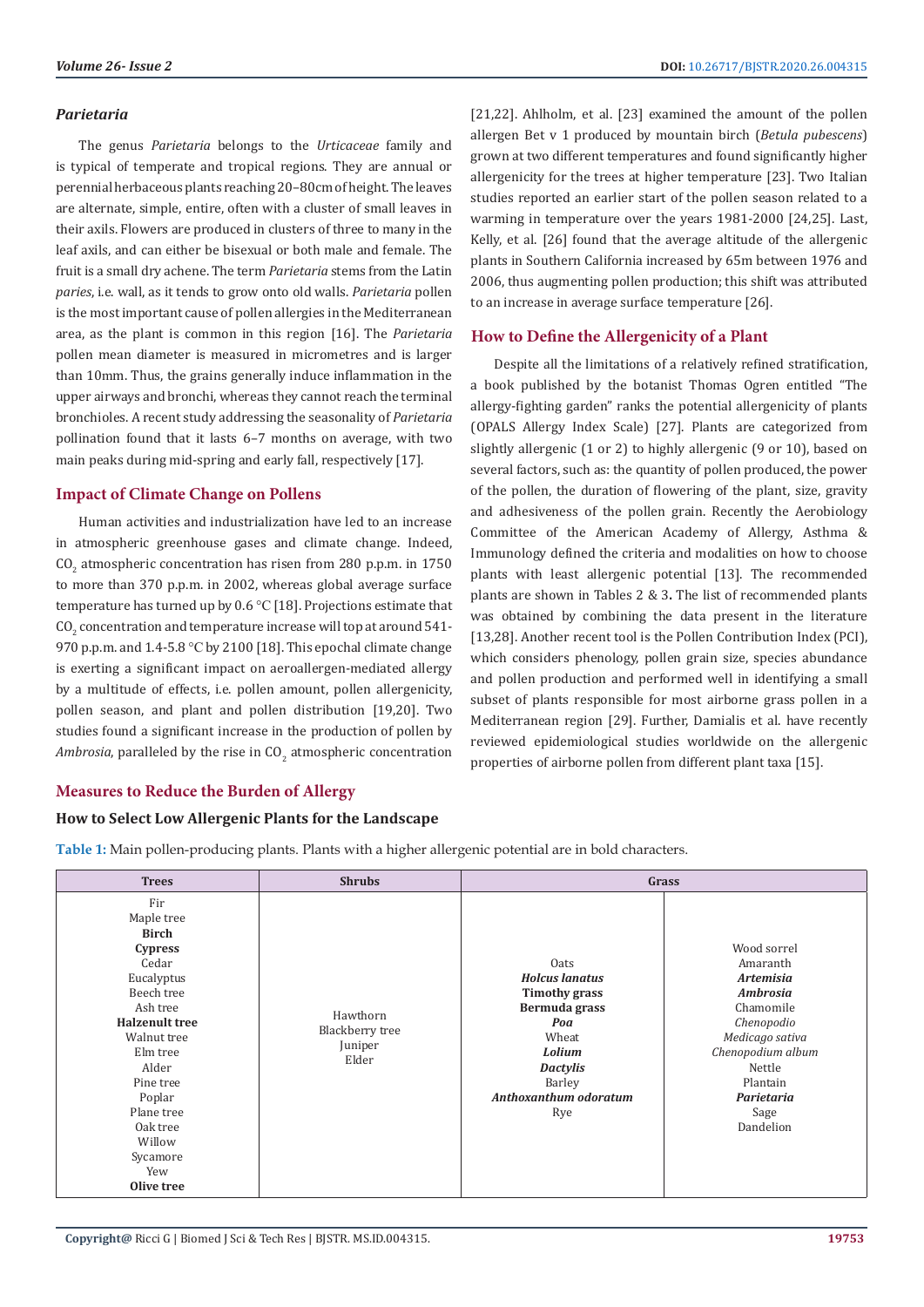The selection of plants for the landscape can be a difficult task. There are many recommendations on the least allergenic species to choose, depending on whether the climate is dry or wet (13,30). Tables 1-3 show a list of grass and plants to be avoided and chosen, respectively. In case of doubts on a plant which is not mentioned, a simple algorithm can be adopted (Figure 1), illustrating how to proceed. If the plant produces flowers and has an entomophilic reproduction, through insects, it can be a candidate. If it has toxic or infesting actions, it should be abandoned. Then, it should be checked whether it is appropriate for the climatic area and if it is described with low allergenic potential. In case of positive

responses, the plant is selected. The fruit trees are for the most part entomophilic, however they need particular attention if inserted in the landscape only for an aesthetic choice; some trees, such as persimmon, lend themselves very well to entering into a landscape architectural project. For the lawn it would be advisable to choose a grass that produces a reduced amount of pollen and that does not need frequent mowing. Examples of low-pollen grass are hybrid varieties, such as Australian ones called Santa Ana and Windsor. An added feature of these hybrid varieties is that they are very drought tolerant, while the downside is that they are very invasive and difficult to remove once planted.



#### **Figure 1:** Algorithm for choosing low-allergenic plants for the land scap.

| Table 2: Entomophilous tree plants (i.e. insect-pollinated flowers) which can be chosen for a low-allergenic landscape [13,28]. |  |  |  |
|---------------------------------------------------------------------------------------------------------------------------------|--|--|--|
|                                                                                                                                 |  |  |  |

| <b>Species</b>          | Family        | <b>Short Features</b>                                                                                                                                                                  |
|-------------------------|---------------|----------------------------------------------------------------------------------------------------------------------------------------------------------------------------------------|
| Ilex opaca              | Aquifoliaceae | It is an evergreen tree, belongs to the agrifolio family. The winter buds are brown, short, dull or sharp.                                                                             |
| Cornus florida          | Cornaceae     | It includes shrubs or trees, with deciduous leaves. It is a fairly rustic plant and is used in isolation, in<br>groups or to form hedges.                                              |
| Cornus sanguinea        | Cornaceae     | The species spreads by seeds and stolons. Its natural range covers most of Europe and western Asia. It is<br>especially abundant in riversides, especially in shady areas and ravines. |
| Diospyros kaki          | Ebenaceae     | It is among the oldest cultivated plants, having been in use in China for more than 2000 years.                                                                                        |
| Diospyros<br>virginiana | Ebenaceae     | The tree grows wild but has been cultivated for its fruits and wood since prehistoric times by Native<br>Americans. Its fruit is a kind of persimmon.                                  |
| Kalmia latifolia        | Ericaceae     | Native to North America, where it grows spontaneously in fresh woods, under the foliage of large trees; it<br>is a magnificent evergreen shrub.                                        |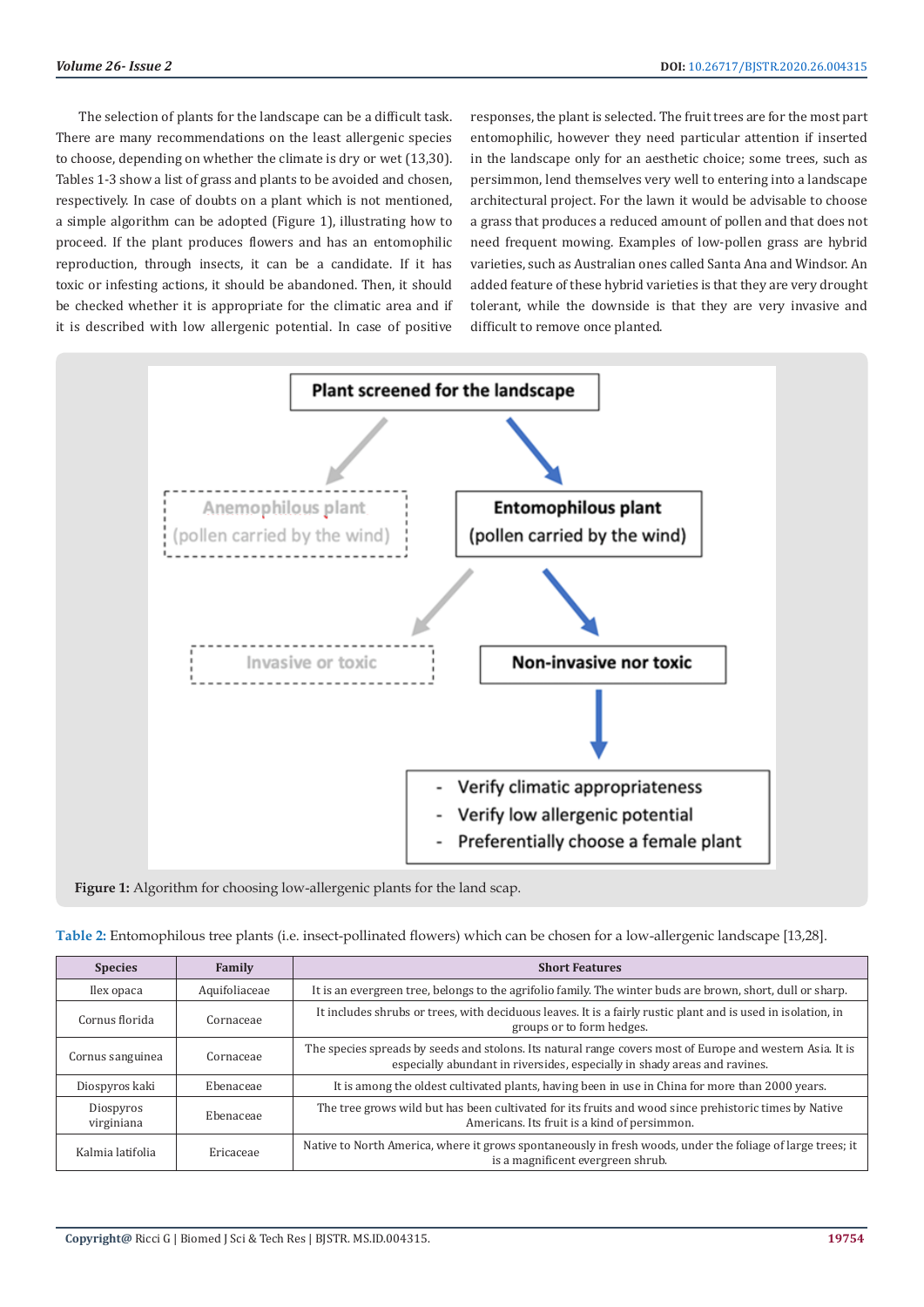| Baptisia australis         | Fabaceae     | It is a perennial, attractive green-blue foliage; the flower is blue-lilac, its flowering period is June - August.                                                                                                                                                                       |
|----------------------------|--------------|------------------------------------------------------------------------------------------------------------------------------------------------------------------------------------------------------------------------------------------------------------------------------------------|
| Sophora japonica           | Fabaceae     | Deciduous tree with erect bearing, vaguely resembling Robinia, slowly reaches 20 m in height.                                                                                                                                                                                            |
| Cercis canadensis          | Fabaceae     | It reaches 11 meters in height, the width is greater than 8 meters, has considerable resistance to cold.                                                                                                                                                                                 |
| Sassafras albidum          | Lauraceae    | Sassafras is a shrubby plant common in North America; from the root an essential orange-yellow oil is<br>obtained.                                                                                                                                                                       |
| Liriodendron<br>tulipifera | Magnoliaceae | It is an often multi-stemmed, deciduous tree with a wide spreading, flat topped, rounded, or even spike<br>shaped open habit. The tree is a popular nesting shrub for songbirds.                                                                                                         |
| Magnolia<br>grandiflora    | Magnoliaceae | Although endemic to the lowland subtropical forests on the Gulf and south Atlantic coastal plain, magnolia<br>grandiflora is widely cultivated in warmer areas around the world. The timber is hard and heavy, and has<br>been used commercially to make furniture, pallets, and veneer. |
| Liriodendron<br>tulipifera | Magnoliaceae | The liriodendro or Tulip tree sometimes exceeds 30 m in height with cupped flowers similar to those of<br>the tulip.                                                                                                                                                                     |
| Magnolia<br>soulangeana    | Magnoliaceae | It is a cultivation hybrid obtained from the French agronomist Soulange-Bodin.                                                                                                                                                                                                           |
| Magnolia<br>soulangiana    | Magnoliaceae | It is a hybrid plant. Its flowers emerge dramatically on a bare tree in early spring, with the deciduous<br>leaves expanding shortly thereafter, lasting through summer until autumn.                                                                                                    |
| Magnolia stellata          | Magnoliaceae | The tree blooms at a young age, with the slightly fragran flowers covering the bare plant in late winter or<br>early spring before the leaves appear. The flowers are star-shaped.                                                                                                       |
| Forsythia<br>viridissima   | Oleaceae     | It is a deciduous Shrub growing to 2.5 m.                                                                                                                                                                                                                                                |
| Chionanthus<br>virginicus  | Oleaceae     | Its name is evocative: it means from the Greek "flower of snow", rustic tree. It does not fear the most<br>intense frosts, it does not suffer from particular diseases, it is almost never attacked by parasites.                                                                        |
| Amelanchier<br>arborea     | Rosaceae     | Native to North American. The fruit is a berry similar to blueberry, with a sweet taste reminiscent of<br>gooseberries.                                                                                                                                                                  |
| Crataegus<br>monogyna      | Rosaceae     | It is a species of hawthorn native to Europe, northwest Africa and western Asia. It has been introduced in<br>many other parts of the world. It can be an invasive weed.                                                                                                                 |
| Eryobrotrya<br>japonica    | Rosaceae     | It is a large evergreen shrub or tree, grown commercially for its yellow fruit, and also cultivated as an<br>ornamental plant.                                                                                                                                                           |
| Malus domestica            | Rosaceae     | It is a deciduous tree that produces apples.                                                                                                                                                                                                                                             |
| Mespilus germanica         | Rosaceae     | It is a large shrub or small tree, and the name of the fruit of this tree.                                                                                                                                                                                                               |
| Prunus<br>laurocerasus     | Rosaceae     | It is an evergreen species of cherry, native to regions bordering the Black Sea in southwestern Asia and<br>southeastern Europe, from Albania and Bulgaria east through Turkey to the Caucasus Mountains and<br>northern Iran.                                                           |
| Crataegus<br>phaenopyrum   | Rosaceae     | It is a species of hawthorn commonly known as Washington hawthorn. It is widely cultivated as an<br>ornamental plant and can reach 10 m in height. The red berried fruits have a delicate flavor, eaten raw or<br>cooked.                                                                |
| Pyrus communis             | Rosaceae     | It is a species of pear native to central and eastern Europe and southwest Asia.<br>It is one of the most important fruits of temperate regions.                                                                                                                                         |
| Spiraea vanhuttei          | Rosaceae     | It is a vase-shaped, deciduous shrub with branching that arches toward the ground. It is a hybrid.                                                                                                                                                                                       |

| Table 3: Entomophilous perennial herbaceous plants (i.e. insect-pollinated flowers) which can be chosen for a low-allergenic |  |  |  |  |  |  |  |
|------------------------------------------------------------------------------------------------------------------------------|--|--|--|--|--|--|--|
| landscape [13,28].                                                                                                           |  |  |  |  |  |  |  |

| <b>Species</b>                        | Family        | <b>Short Features</b>                                                                                                                             |
|---------------------------------------|---------------|---------------------------------------------------------------------------------------------------------------------------------------------------|
| Ilex opaca                            | Aquifoliaceae | It is an evergreen tree, belongs to the agrifolio family. The winter buds are brown, short, dull or<br>sharp.                                     |
| Polygonatum odoratum var              | Asparagaceae  | Perennial herbaceous plant, also called Solomon's seal; present in the woods.                                                                     |
| Aster tataricus                       | Asteraceae    | Perennial plant, erect bearing, the flower is light blue purple with a yellow center, its flowering<br>period is October - November.              |
| Boltonia asteroides                   | Asteraceae    | It is a perennial, elongated greyish-green foliage, the flower is white; its flowering period is July<br>- September.                             |
| Coreopsis verticillata                | Asteraceae    | It is a plant with bush development, which can reach 90 cm in height, slowly expanding through<br>underground rhizomes. The flower head is yellow |
| Echinacea purpura                     | Asteraceae    | Perennial plant native to North America with ornamental and herbal interest.                                                                      |
| Rudbeckia fulgida var.<br>sullivantii | Asteraceae    | Herbaceous plant with typical "daisy" inflorescence.                                                                                              |
| Symphyotrichum novae-<br>angliae      | Asteraceae    | Small herbaceous perennial plant; spontaneous.                                                                                                    |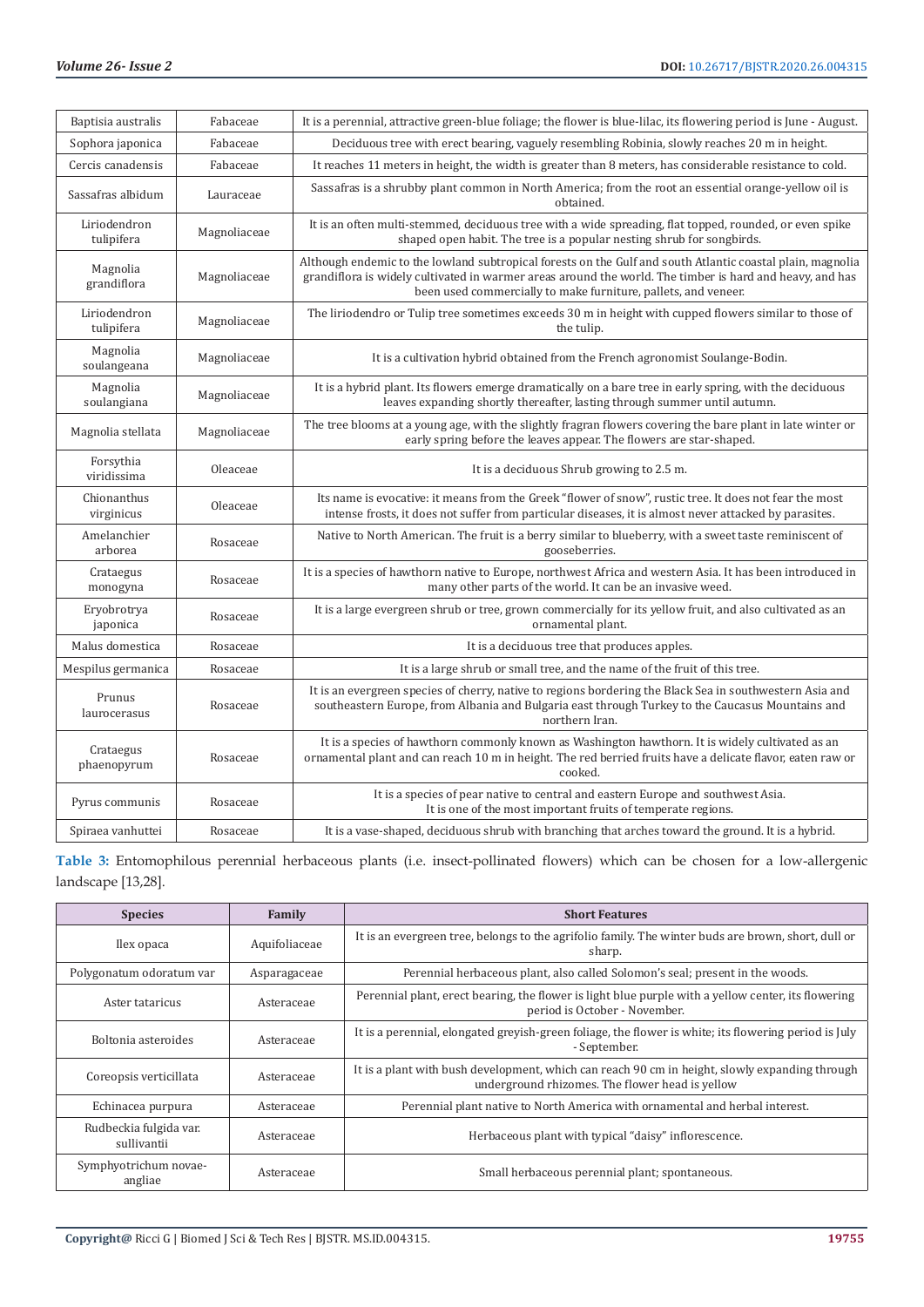| Berberis julianae       | Berberidacee     | Native to Central Chine. It is an compact evergreen shrub with rigid, glossy elliptic leaves and<br>racemes of yellow flowers, tinged with red, in late spring. Bloomy black berries in autumn                                                                                                                   |
|-------------------------|------------------|------------------------------------------------------------------------------------------------------------------------------------------------------------------------------------------------------------------------------------------------------------------------------------------------------------------|
| Mahonia acquifolium     | Berberidacee     | Native to Western North America. It is an evergreen shrub with pinnate leaves consisting of<br>spiny leaflets, and dense clusters of yellow flowers in early spring, followed by dark bluish-black<br>berries                                                                                                    |
| Radicans tecoma         | Bignoniacee      | It is commonly called trumpet vine or trumpet creeper, is a dense, vigorous, multi-stemmed,<br>deciduous, woody, clinging vine that attaches itself to structures and climbs by aerial rootlets. It<br>is native to the Southeastern America including Missouri, but has naturalized in many northern<br>states. |
| Lobelia cardinalis      | Campanulaceae    | Perennial plant typical of humid places and with beautiful scarlet flowers, it adapts very well to<br>living in the waters of temperate aquariums.                                                                                                                                                               |
| Chimonanthus praecox    | Calycanthaceae   | It is a vigorous deciduous shrub with strongly scented pendent flowers.                                                                                                                                                                                                                                          |
| Viburnum opulus         | Caprifoliaceae   | The common name 'guelder rose' relates to the Dutch province of Gelderland, where a popular<br>cultivar, the snowball tree, supposedly originated. It is a deciduous shrub.                                                                                                                                      |
|                         |                  |                                                                                                                                                                                                                                                                                                                  |
| Viburnum rhytidophyllum | Caprifoliaceae   | It is an evergreen shrub. Produces flat cymes of creamy white flowers in the spring and berries<br>in early fall which first appear red and then change to a glossy black.                                                                                                                                       |
| Viburnum tinus          | Caprifoliaceae   | It is a dense, evergreen shrub with dark and oval, glossy leaves, which contrast beautifully with<br>fragrant pinkish-white flowers, followed by dark black fruit.                                                                                                                                               |
| Sedum ternatum          | Crassulaceae     | Perennial plant with round foliage; the flower is white.                                                                                                                                                                                                                                                         |
| Ginkgo biloba           | Ginkgoaceae      | Native to China, the tree is widely cultivated, and was cultivated early in human history.                                                                                                                                                                                                                       |
| Lavandula angustifolia  | Labiatae         | It is popular for its colourful flowers, its fragrance, and its ability to survive with low water<br>consumption.                                                                                                                                                                                                |
| Rosmarinus officinalis  | Labiatae         | It is an aromatic evergreen shrub with leaves similar to hemlock needles. It is native to the<br>Mediterranean and Asia, but is reasonably hardy in cool climates.                                                                                                                                               |
| Caratonia siliqua       | Leguminosae      | Native to the Mediterranean region and the Middle Easts, it is widely cultivated for its edible<br>pods, and as an ornamental tree in gardens and landscapes.                                                                                                                                                    |
| Cercis siliquastrum     | Leguminosae      | It is commonly known as the Judas tree or Judas-tree, is a small deciduous tree from Southern<br>Europe and Western Asia which is noted for its prolific display of deep pink flowers in spring.                                                                                                                 |
| Gleditsia triacanthos   | Leguminosae      | It is a deciduous tree, native to central North America where it is mostly found in the moist soil<br>of river valleys.                                                                                                                                                                                          |
| Sophora japonica        | Leguminosae      | It is native to China; despite the name, it was introduced in Japan. It is a popular ornamental tree<br>in Europe, North America and South Africa, grown for its white flowers, borne in late summer<br>after most other flowering trees have long finished flowering.                                           |
| Lagerstroemia indica    | Lythraceae       | It is a very popular flowering shrub/small tree in mild-winter states.                                                                                                                                                                                                                                           |
| Hibiscus syriacus       | Malvaceae        | It is a hardy deciduous shrub. It is upright and vase-shaped, bearing large trumpet-shaped<br>flowers with prominent yellow-tipped white stamens.                                                                                                                                                                |
| Ficus carica            | Moraceae         | It is an Asian species of flowering plant in the mulberry family, known as the common fig.                                                                                                                                                                                                                       |
| Maclura pomifera        | Moraceae         | It is a small deciduous tree or large shrub, The fruits secrete a sticky white latex when cut or<br>damaged.                                                                                                                                                                                                     |
| Musa basjoo             | Musaceae         | It is a herbaceous perennial. The species produces male and female flowers on the same<br>inflorescence which may extend for over 1 m.                                                                                                                                                                           |
| Trachycarpusa fortunei  | Palmae           | It is a species of hardy evergreen palm tree.                                                                                                                                                                                                                                                                    |
| Penstemon digitalis     | Plantaginaceae   | Evergreen perennial plant, beautiful large foliage, slightly wavy; the flower is white.                                                                                                                                                                                                                          |
| Phlox divaricate        | Polemoniaceae    | Plants native to America and Asia. The herbaceous stem ends with numerous tubular flowers,<br>variously colored and speckled, of great decorative effect.                                                                                                                                                        |
| Punica granatum         | Punicaceae       | It is a fruit-bearing deciduous shrub. It is grown for its fruit crop, and as ornamental trees and<br>shrubs in parks and gardens. Mature specimens can develop sculptural twisted-bark multiple<br>trunks and a distinctive overall form.                                                                       |
| Helleborus orientalis   | Ranuncolaceae    | It is also called Christmas Rose, because it blooms between December and February, as soon as<br>warm days occur during the winter.                                                                                                                                                                              |
| Heuchera micrantha      | Saxifragaceae    | Evergreen with beautiful lobed leaves and erect racemes of small tubular flowers. It is mainly<br>cultivated for highly ornamental foliage throughout the whole year.                                                                                                                                            |
| Paulownia tomentosa     | Scrophulariaceae | It is an extremely fast-growing deciduous tree, and is a persistent exotic invasive in North<br>America.                                                                                                                                                                                                         |
| Tamarix gallica         | Tamaricaceae     | It is a deciduous, herbaceous, twiggy shrub or small tree reaching up to about 5 meters high.                                                                                                                                                                                                                    |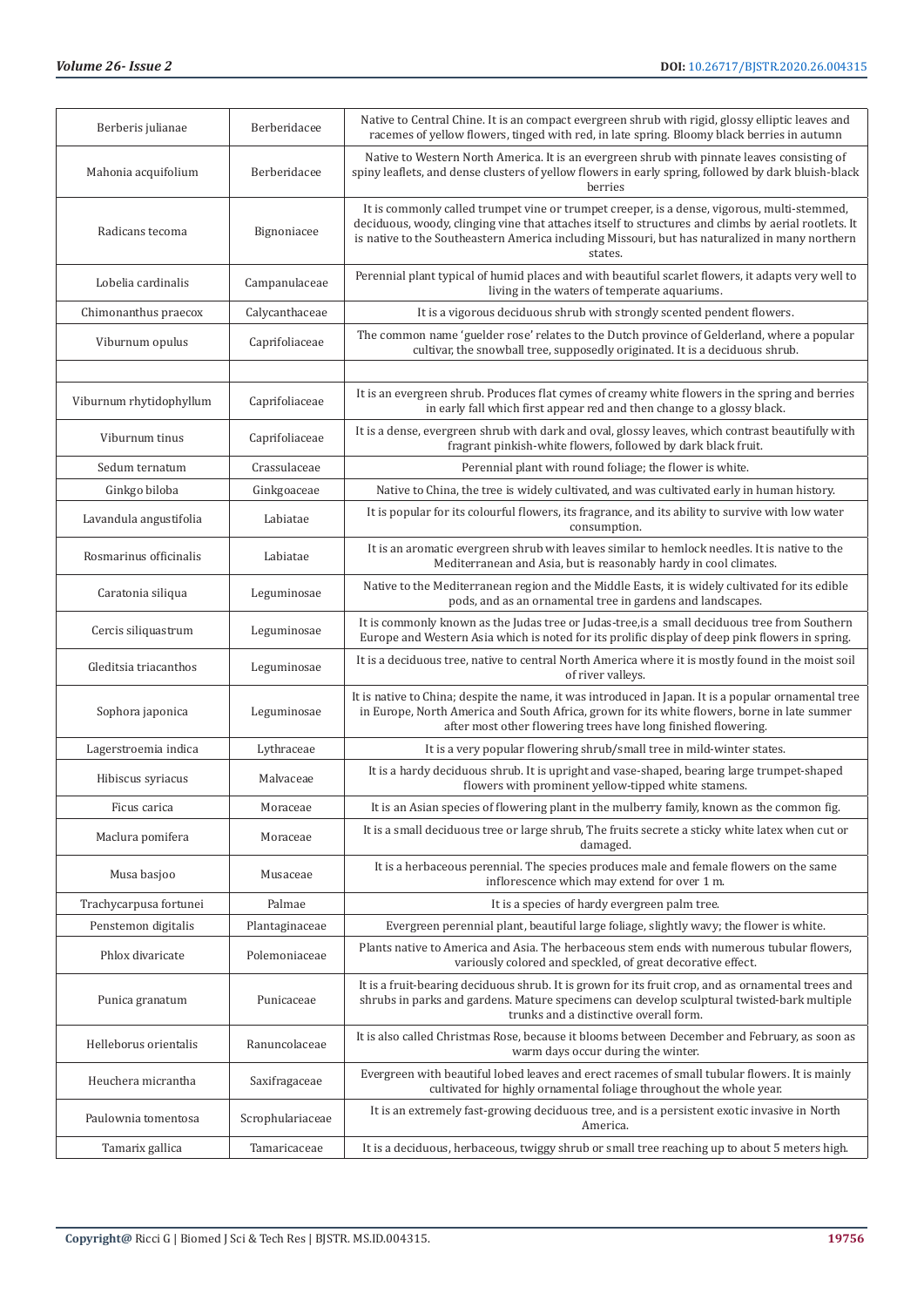#### **Other Measures to be Taken**

Other practical advice can be suggested to facilitate the creation of a low allergenic load landscape and can be summarized in the following proposals:

**a)** If you are interested in planting an anemophilous dioecious plant, it would be advisable to choose the female one, which does not produce pollen.

**b)** If there is a male plant in the garden and it is not possible to remove it, we recommend planting a female plant near it, which will capture part of the male pollen.

**c)** A strong annual pruning can reduce the pollen load produced by a male tree. In fact, most trees with high allergenic load such as birches and alders have male cones at the ends, so that pruning the tops by 15-20cm in autumn will reduce the pollen load in the following spring.

**d)** To reduce the pollen load in your area, you can create a hedge on the borders with female plants.

For example, in warm regions where *Pitirosporum* is present, the planting of a female hedge of *Pitirosporum* will capture many male pollens; a yew hedge in colder climates can perform the same function. For meadows it is important to arrange frequent mowing to prevent the grass from developing inflorescences: knowing that in a region in general the flowering of grasses plants usually begins in April, cutting the lawn in mid-March and soon repeating the cut prevents the plant from producing pollen. Finally, do not forget to weed out the weeds, especially *Ambrosia* and to constantly remove the *Parietaria*. Furthermore, it is necessary to consult the regional/ national Bulletin of pollen and spore in order to monitor the local trend of allergens. Patients with known pollen allergy should follow preventive measures, such as

- **a.** Limiting outdoor activities when pollen counts are high,
- **b.** Keeping windows closed during pollen season,

**c.** Bathing and shampooing their hair daily before going to bed,

- **d.** Washing bedding in hot, soapy water once a week,
- **e.** Wear sunglasses and a hat when outdoor, and

**f.** Changing and washing clothes worn during outdoor activities.

### **Conclusion**

Allergic diseases are constantly increasing so all the possible measures must be implemented to reduce their clinical potential, intervening at every level [3,13,30]. When addressing the issue of environmental green, both private and public, one must first think of creating a collective culture. It is therefore necessary to integrate information:

**a.** You need to know which plants are present in the territory with a listing of the existing species.

**b.** You must consult the Bulletin of pollen and allergenic spores.

**c.** It is necessary to inform and train those who deal with the management of public green spaces, but also to transmit information to private individuals who still manage a relevant aspect. In this sense, botanical and biological, but also clinical knowledge can help change some habit and some landscape habitats without giving up on having a pleasant and soothing green environment.

The adoption of simple methods to choose the type of plants to be planted can significantly help block the increase in allergic diseases or at least contain its symptoms. The planning of these interventions must be the task of the public structure which must coordinate the measures and favour a culture where the private sector must and can be an important force.

#### **Key Messages**

- Allergic pollen-related diseases have a high worldwide prevalence and imply substantial healthcare costs.
- Air pollution and climate change related to industrialization and urbanization contribute to increase pollen allergenicity and sensitization.

Green areas have multiple positive effects on people's health; on the other hand, they carry an important allergenic load.

• A list of species with the highest and least allergenic potential is provided in order to better choose plants for the landscape.

Hints to reduce pollen spread in the atmosphere are:

**a.** Choose entomophilous species or the female gender of anemophilous dioecious plant.

**b.** Plant female plants near the male ones, in order to capture pollens.

- **c.** Periodically prune male trees such as birches and alders.
- **d.** Create a hedge on the borders with female plants.
- Pollen calendars are useful tools showing the peak pollen times for various plants in different areas.

#### **References**

- 1. [Pawankar R \(2014\) Allergic diseases and asthma: A global public health](https://www.ncbi.nlm.nih.gov/pmc/articles/PMC4045871/) [concern and a call to action. World Allergy Organ J 19\(7\): 12.](https://www.ncbi.nlm.nih.gov/pmc/articles/PMC4045871/)
- 2. [Zuberbier T, Lötvall J, Simoens S, Subramanian SV, Church MK \(2014\)](https://www.ncbi.nlm.nih.gov/pubmed/24965386) [Economic burden of inadequate management of allergic diseases in the](https://www.ncbi.nlm.nih.gov/pubmed/24965386) [European Union: A GA \(2\) LEN review. Allergy 69\(10\): 1275-1279.](https://www.ncbi.nlm.nih.gov/pubmed/24965386)